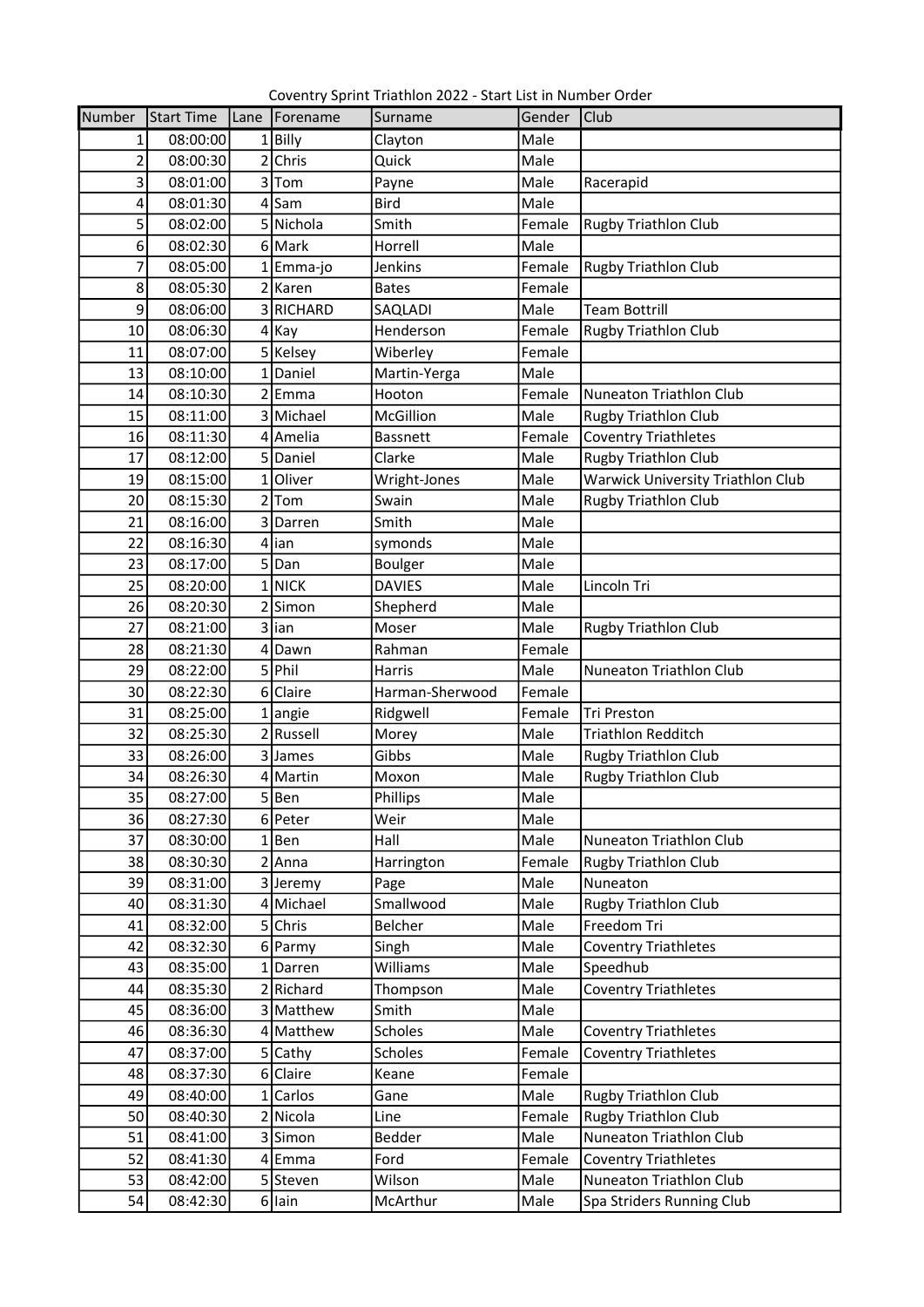| 55              | 08:45:00 | $1$ Alex    | Griffiths               | Female | <b>Rugby Triathlon Club</b>    |
|-----------------|----------|-------------|-------------------------|--------|--------------------------------|
| 56              | 08:45:30 | 2 Angus     | Inman                   | Male   |                                |
| 57              | 08:46:00 | 3 Paul      | <b>Furness</b>          | Male   | Rugby Triathlon Club           |
| 58              | 08:46:30 | 4 Naomi     | Leugs                   | Female | <b>Rugby Triathlon Club</b>    |
| 59              | 08:47:00 | 5 Lakshya   | Jain                    | Female |                                |
| 60              | 08:47:30 | 6 Allie     | Hesketh                 | Female |                                |
| 61              | 08:50:00 | 1 David     | Grant                   | Male   |                                |
| 62              | 08:50:30 | $2$ Brian   | Hill                    | Male   |                                |
| 63              | 08:51:00 | 3 Steven    | Clarke                  | Male   |                                |
| 64              | 08:51:30 | $4$ Lois    | Thorne                  | Female | Nuneaton Triathlon Club        |
| 65              | 08:52:00 | 5 Annabel   | Glenn                   | Female | <b>Rugby Triathlon Club</b>    |
| 66              | 08:52:30 | 6 Carol     | Maughan                 | Female |                                |
| 67              | 08:55:00 | 1 Parker    | Mark                    | Male   | <b>Coventry Triathletes</b>    |
| 68              | 08:55:30 | 2Dorota     | Brynkiewicz             | Female | Polish Triathletes in UK       |
| 69              | 08:56:00 | 3Josie      | Goodwin                 | Female | <b>Rugby Triathlon Club</b>    |
| 70              | 08:56:30 | $4$ Alex    | Elspass                 | Female | <b>Nuneaton Triathlon Club</b> |
| 71              | 08:57:00 | 5Steve      | Tiltman                 | Male   |                                |
| 72              | 08:57:30 | 6Steve      | Taylor                  | Male   | Spa Striders                   |
| 73              | 09:00:00 | 1 Peter     | Dickinson               | Male   | <b>Coventry Triathletes</b>    |
| 74              | 09:00:30 | $2$ Mandy   | Moser                   | Female | <b>Rugby Triathlon Club</b>    |
| 75              | 09:01:00 | 3 Steven    | Scott                   | Male   | Rugby Tri                      |
| 76              | 09:01:30 | 4Becky      | <b>Beasley</b>          | Female | Kenilworth runners             |
| 77              | 09:02:00 | 5 Katherine | Mills                   | Female |                                |
| 78              | 09:02:30 | $6$ Bill    | Line                    | Male   | <b>Rugby Triathlon Club</b>    |
| 79              | 09:05:00 | 1Jason      |                         | Male   | <b>Coventry Triathletes</b>    |
| 80              | 09:05:30 | $2$ Jill    | Longden<br>Pittard      | Female |                                |
| 81              | 09:06:00 | 3 Jacques   | Ferreira                | Male   |                                |
| 82              | 09:06:30 | $4$ Will    | <b>Butcher</b>          | Male   |                                |
| 83              | 09:07:00 | 5 Gary      | Nicholls                | Male   | <b>Rugby Triathlon Club</b>    |
| 84              | 09:07:30 | 6Rebecca    | Wheaver                 | Female | Rugby Triathlon Club           |
| 85              | 09:10:00 | 1 Wayne     | <b>Broadbent</b>        | Male   | Sphinx AC                      |
| 86              | 09:10:30 | 2 Matt      | Chamberlain             | Male   |                                |
| 87              |          |             |                         |        |                                |
|                 | 09:11:00 | 3 lan       | Grime<br>Hamilton-Gibbs | Male   | <b>Rugby Triathlon Club</b>    |
| 88              | 09:11:30 | 4 Carrie    |                         | Female |                                |
| 89              | 09:12:00 | 5 Christine | Broughan                | Female | <b>Rugby Triathlon Club</b>    |
| 90 <sup>°</sup> | 09:12:30 | 6 Hayley    | <b>Ellis</b>            | Female |                                |
| 91              | 09:15:00 | $1$ Susan   | Elden                   | Female | <b>Coventry Triathletes</b>    |
| 92              | 09:15:30 | 2 Robert    | Sneath                  | Male   |                                |
| 93              | 09:16:00 | 3 Kerrie    | Slevin                  | Female | Nuneaton Triathlon Club        |
| 94              | 09:16:30 | 4 Natalie   | Deven                   | Female | <b>Coventry Triathletes</b>    |
| 95              | 09:17:00 | 5Bryony     | Parkes                  | Female | Nuneaton Triathlon Club        |
| 96              | 09:17:30 | $6$ Jo      | Locke-Wheaton           | Female |                                |
| 97              | 09:20:00 | 1 Anne      | Grant                   | Female | Nuneaton Triathlon Club        |
| 98              | 09:20:30 | 2 Lisa      | Whittington             | Female |                                |
| 99              | 09:21:00 | 3 Linsey    | Yeomans                 | Female |                                |
| 100             | 09:21:30 | $4$ Kim     | Wakefield               | Female | Rugby Triathlon Club           |
| 101             | 09:22:00 | 5 Paul      | Jolliffe                | Male   |                                |
| 102             | 09:22:30 | 6 Claire    | Mercer                  | Female | <b>Rugby Triathlon Club</b>    |
| 103             | 09:25:00 | 1 Kieran    | Podbury                 | Male   |                                |
| 104             | 09:25:30 | 2 Catrin    | Davies                  | Female |                                |
| 105             | 09:26:00 | 3 Alistair  | Quigley                 | Male   | Nuneaton Triathlon Club        |
| 106             | 09:26:30 | 4 Luke      | <b>Burndred</b>         | Male   | <b>Rugby Triathlon Club</b>    |
| 107             | 09:27:00 | 5Jeremy     | Shapley                 | Male   |                                |